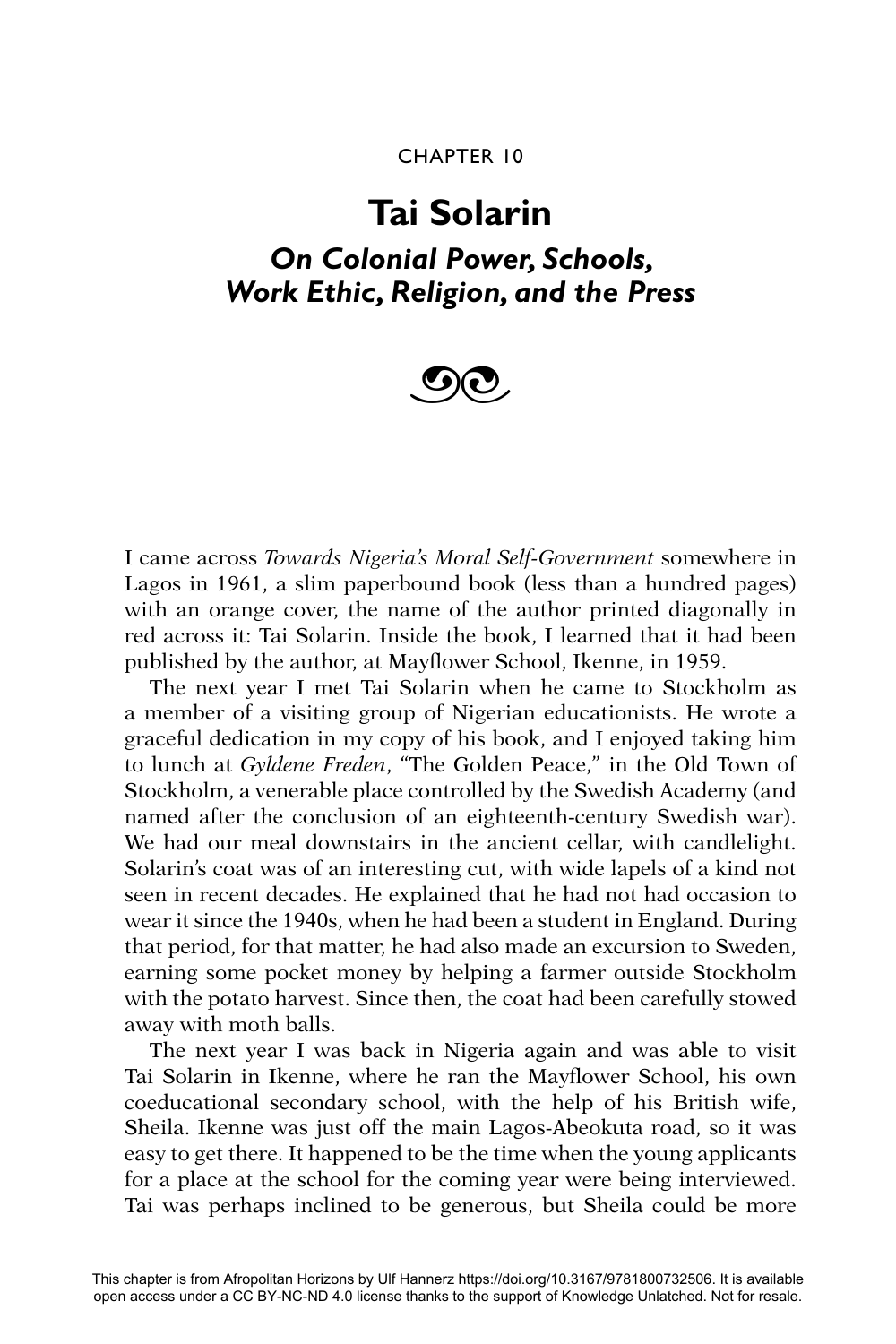down-to-earth: one girl, she pointed out, was really too physically welldeveloped to be of the age she claimed. There was some other visitor to the school at the same time as I was there, and Tai reminisced about our Stockholm lunch. We had eaten in an old basement, he told his guest, and evidently there was no electricity, since we had to eat by candlelight. So much for the aura of antiquity. Tai was a modernist.

*Towards Nigeria's Moral Self-Government* is not a literary work, although striking formulations are scattered through it. It is a text by a social and cultural critic, and to a degree the memoir of a man in his mid-thirties, fairly recently back in Nigeria after a decade in Britain, where he had served in the British Air Force during World War II before going on to higher education. Coming off the Elder Dempster Lines ship in Lagos, he hurries to meet his mother, eightyish, small in stature, burdened by having lost a number of close relatives while he has been away. His tears can hardly stop flowing. She, for her part, is suspicious that someone among the many well-wishers showing up to greet him may actually harbor other intentions toward her *bintu*  (been-to) son.

In his book, Solarin offers a late 1950s polemic against the British colonialism soon to go away, but also against the Nigerian society that it had bred. Expatriate officers were often arrogant in the top layer, and uncommitted, not particularly competent, and generally mediocre at the lower levels. But if they still came to serve as role models for incoming Nigerian bureaucrats, it was in large part by showing no inclination to do any manual work.

Solarin, appearing again and again in pictures wearing khaki shorts, preaches a work ethic. During his years in England, for sure, he saw British people not averse to doing practical work. In that overseas period, too, he once took the long train ride from Haparanda, a Swedish border town near the Arctic Circle, through Finland to Helsinki in the south. And, to his surprise, he saw only women staffing the train. Why? he wondered. Well, this was not so long after the end of World War II, where a war between Finland and the Soviet Union had been one of the outliers. Finland lost a great many men there—and then, as loser in the peace settlement, it had been saddled with a large debt to Stalin's country. Now the able-bodied men were busy with other work in order to pay that debt within the time limit set. Against all odds, it met the deadline. Solarin, reminiscing, saw that as an example of what a country can handle with a hard-working citizenry.

Closer to home, he would dwell on the problems with Nigerian schools. As he arrived back from abroad, he had taken on the job as principal of Molusi College, a school in his home area. He had been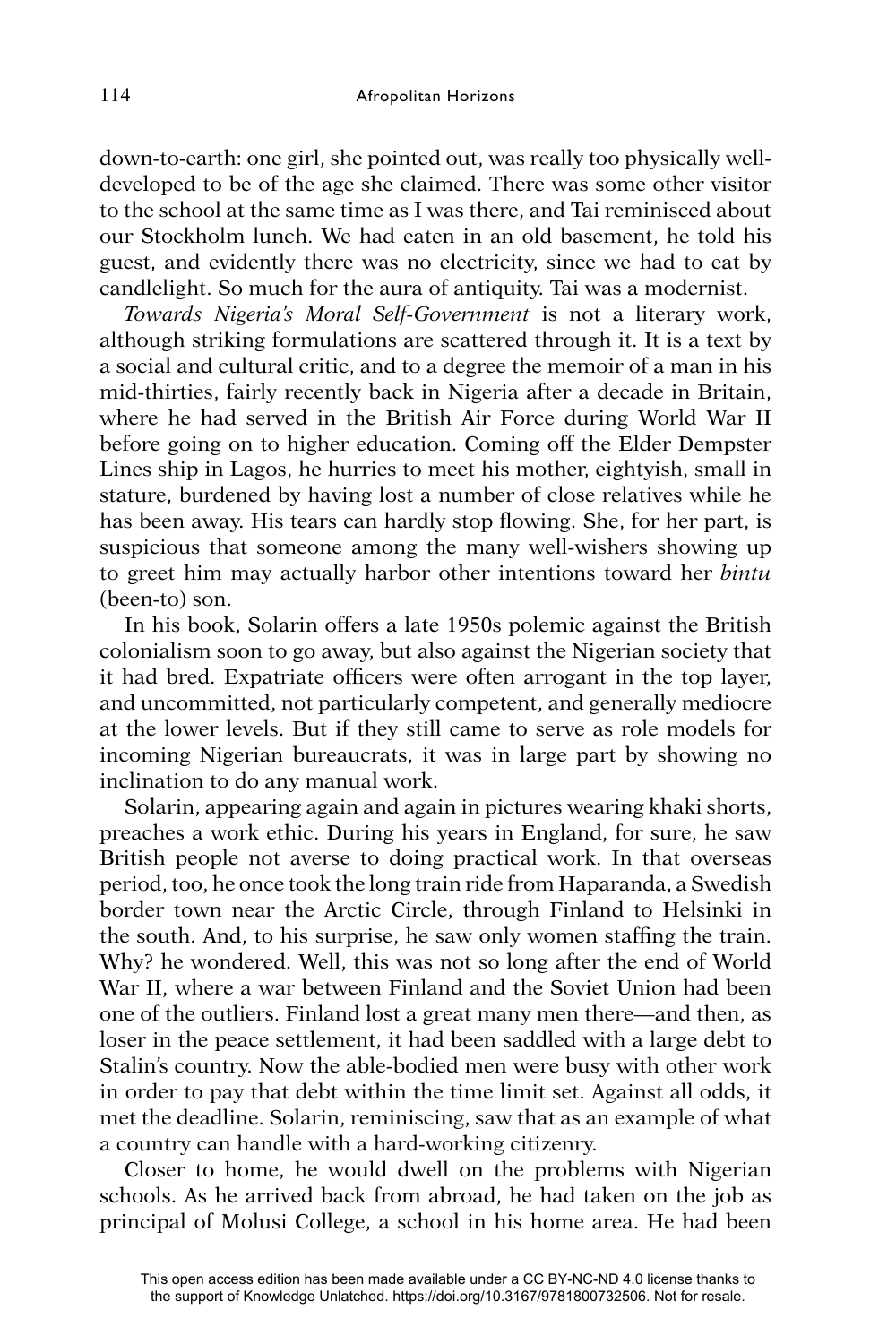attracted by the fact that it was a community-based institution, not affiliated with any of the Christian missions, which ran so many schools in Nigeria. So he saw a chance to run it more along his own independent mind. But soon organized Christianity moved in on him, trying, for example, to force pupils to attend religious services of one kind or other. It all ended with Tai Solarin resigning—and moving on to set up his own school, the Mayflower School. In the first issue of a school magazine produced by its students, he described what would be the religious stance at Mayflower: the library would stock the Koran, the Bible, the holy text of the Bahá'í, and books on Buddhism, Taoism, and Confucianism.

Organized Christianity, as Solarin saw it, was on the retreat in Europe. Africa seemed to be its last stronghold. (It turns out he had already discussed some of this in a pamphlet titled *Our Church in 1984.*) Now it was responsible for much of what was out of date in Nigerian schools: not only mandatory religious instruction, but also teaching Latin and Greek—not particularly useful. Solarin would look back at the life of that old mother of his, and see how Christianity had made her unfree in its own way. While he offered religious freedom of choice at Mayflower School, his own thought could perhaps best be described as agnostic. He noted that the Birom ethnic group of the Jos Plateau appeared to be the only people in Nigeria "with no obvious sacred altars," no shrines, and so he went on an excursion to the Birom, accompanied by a Hausa interpreter. At the end of a long talk, he asked his Birom interlocutor what he thought about those world religions. "A plague upon both their houses! . . . Can people not live outside Christianity and Mohammedanism?" The Birom, Solarin concluded, were the most courageous people in Nigeria.<sup>1</sup>

Then, rather far from the Birom, Solarin devotes a chapter to his vision of the press. All things considered, among the Nigerian newspapers he favored the *Daily Times*, despite the fact that it was British-owned and hardly independent of British interests. But its local competitors—the *West African Pilot*, the *Daily Service*, the *Nigerian Tribune—*were all so slavishly aligned with political parties that there was little of independent journalism. The *Daily Times* at least stood a little bit above all that infighting. Yet what he would really like to see would be a paper he imagined as *The Nation—*perhaps inevitably owned by the government, but run independently much like University College Ibadan. (We might now describe it as "public service.") It would do its own impartial reporting, and at the same time be open to contributions and letters to the editor from all points of view. There would be articles by well-known scholars. It would cover foreign news.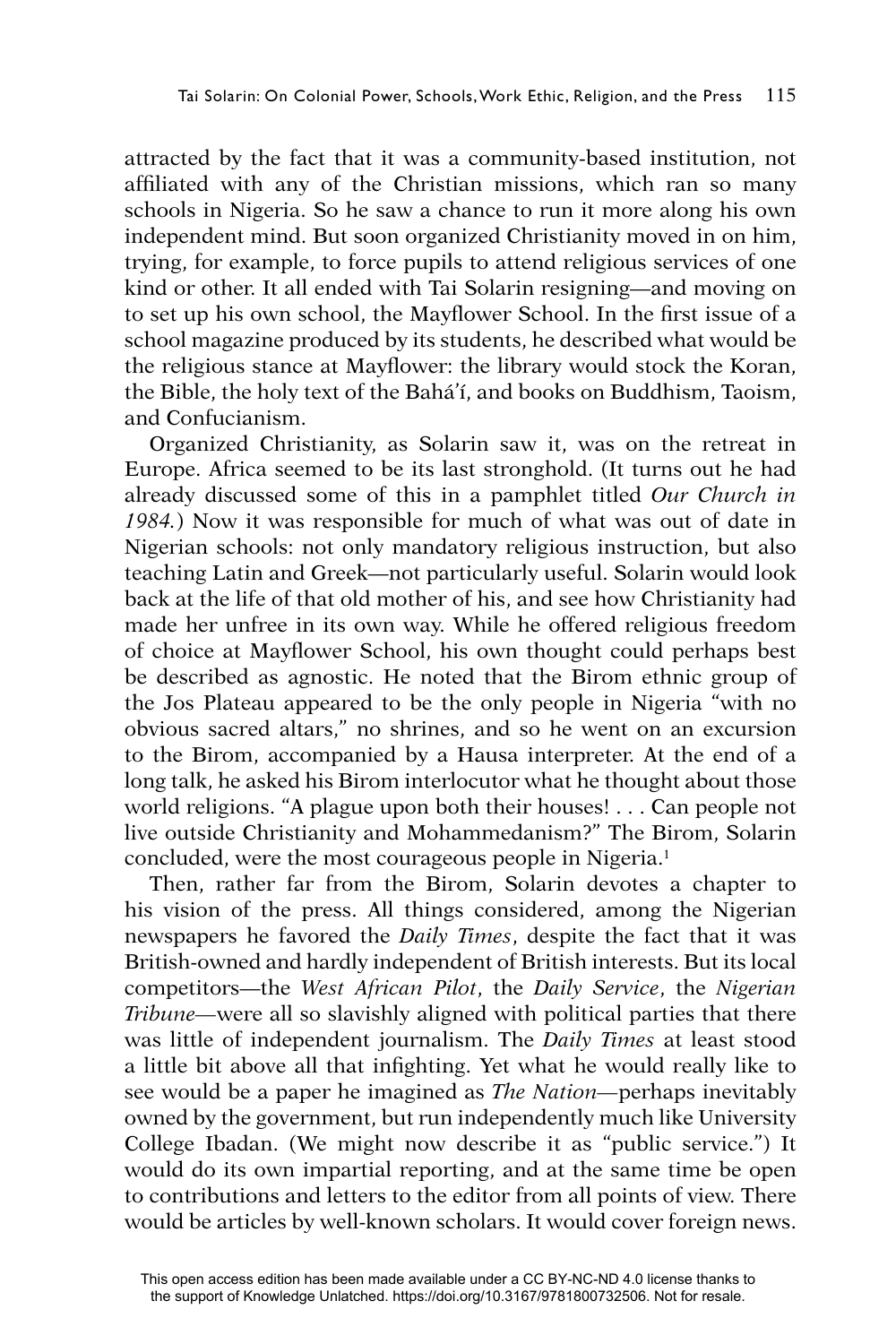Hardly any existing Nigerian newspaper did that in any serious way. *The Nation* would be the house organ for readers in Kaura Namoda, in Maiduguri, in Yola—everywhere in the country.

*Towards Nigeria's Moral Self-Government* ends referring to a statement by Obafemi Awolowo, premier of the Western Region, at a constitutional conference in London just before the coming of national independence, forecasting continued close, friendly links with the empire-turningcommonwealth.2 Solarin, somewhat disapproving, notes that Awolowo conformed diplomatically to the occasion, but as for himself, he says, "People of my sort are not diplomatic. They speak with all fire and gusto, the throb of their hearts, and let diplomacy go hang."

So much for the book—but Tai Solarin would continue undiplomatic, in varied ways. He could offer his opinions as a columnist in "Thinking with You" pieces in the *Daily Times.* One may want to describe him as one of Nigeria's leading public intellectuals, although Wole Soyinka as he reminisces in *The Man Dies* about being under arrest in Lagos in 1966, after the second military coup, and being questioned about his contacts—cites this exchange between his interrogator and himself:

"I see. So who are the intellectuals you approve of? People like Tai Solarin I suppose?"

"Tai does not claim to be an intellectual. He is a dedicated and selfless social reformer whose thinking is original but sometimes confused. The country could do with a lot more confused but original thinkers like Tai." (Soyinka 1972: 35)

Then in Soyinka's (2006: 223) *You Must Set Forth at Dawn*, Tai Solarin appears again, as one of the activists pursuing a scandal in the federal Ministry of Petroleum, occurring when one Muhammadu Buhari had been the responsible minister. It was officially declared that nothing untoward had happened, no funds had disappeared. But a little later, after General Buhari staged his New Year 1984 coup d'état, he promptly had Solarin arrested—"for distributing leaflets calling for a return to democracy." This time, writes Soyinka, Solarin was for a time in a Northern prison, denied access even to his special asthma medicine.

In his *Who's Afraid of Wole Soyinka?*, a wide-ranging set of reports drawing on his work on African human rights issues for the journal *Index on Censorship*, Adewale Maja-Pearce (1991: 45–54)—more about him in chapter 18—mentions in passing a 1989 Lagos conference critiquing the structural adjustment policies of the International Monetary Fund, with Tai Solarin as one of the speakers; this was during the period with Ibrahim Babangida as military head of state. Together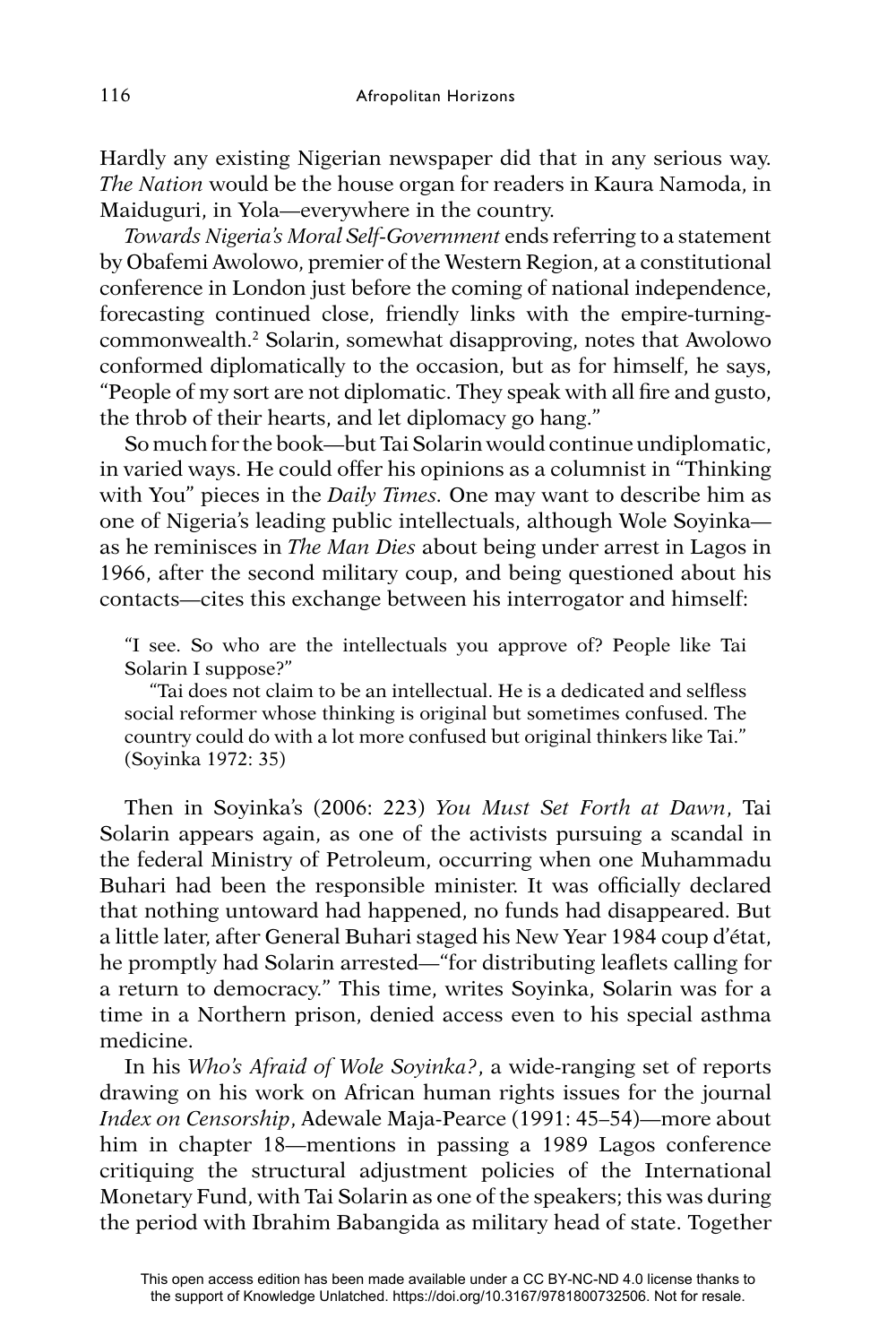with a veteran trade unionist, Solarin was seized by soldiers sent by the government, who wanted no such conference. He was released later in the day. A radical lawyer also involved in organizing the meeting was taken away in a military aircraft. Once more, these were times when activists could have some bad experiences.

Teju Cole (2014: 53–54) has a favorable couple of pages about Solarin in *Everyday Is for the Thief*, as a bright Lagosian boy turns out to be attending Mayflower School: "Solarin was a maverick . . . [and] many Nigerians continue to hold him in highest esteem."

Tai Solarin died in 1994, during the dictatorship of General Sani Abacha. There were obituaries in the *New York Times* and elsewhere. In 2005, the Tai Solarin University of Education in Ijebu-Ode (not so far from Ikenne) became the seventy-sixth officially recognized university in Nigeria. In 2007, Queen Elizabeth awarded Sheila Solarin an MBE, a Member of the Most Excellent Order of the British Empire. Still residing in Nigeria with her family, Sheila died in 2012.

Recalling my long-ago lunch with Tai Solarin, as I took Lorand Matory, the American anthropologist, and his Nigerian wife, Bunmi, on a walking tour of Stockholm's Old Town about a half century later, I pointed to the restaurant *Gyldene Freden* and asked if they knew of Tai Solarin. "An icon!" they exclaimed.

#### **Notes**

- 1. In the long run, it is true, like most of the sedentary, mostly farming minority peoples in the middle regions of Nigeria, the Birom tended to turn to Christianity. They show up again briefly in chapter 18. For an anthropological study of the Birom based on field research in the early 1960s, see Smedley 2004.
- 2. It so happens that Obafemi Awolowo was himself born in Ikenne, later to become the site of Tai Solarin's school, in 1909. His autobiography *Awo*, published in the year of Nigeria's achievement of independence, offers glimpses of growing up and becoming an adult in colonial Nigeria, and detailed coverage of political struggles, with strong ethnic components, in the late colonial period (Awolowo 1960).

### **References**

Awolowo, Obafemi. 1960. *Awo: The Autobiography of Chief Obafemi Awolowo.*  Cambridge: Cambridge University Press.

Cole, Teju. 2014. *Every Day Is for the Thief.* New York: Random House. Maja-Pearce, Adewale. 1991. *Who's Afraid of Wole Soyinka?* Oxford: Heinemann.